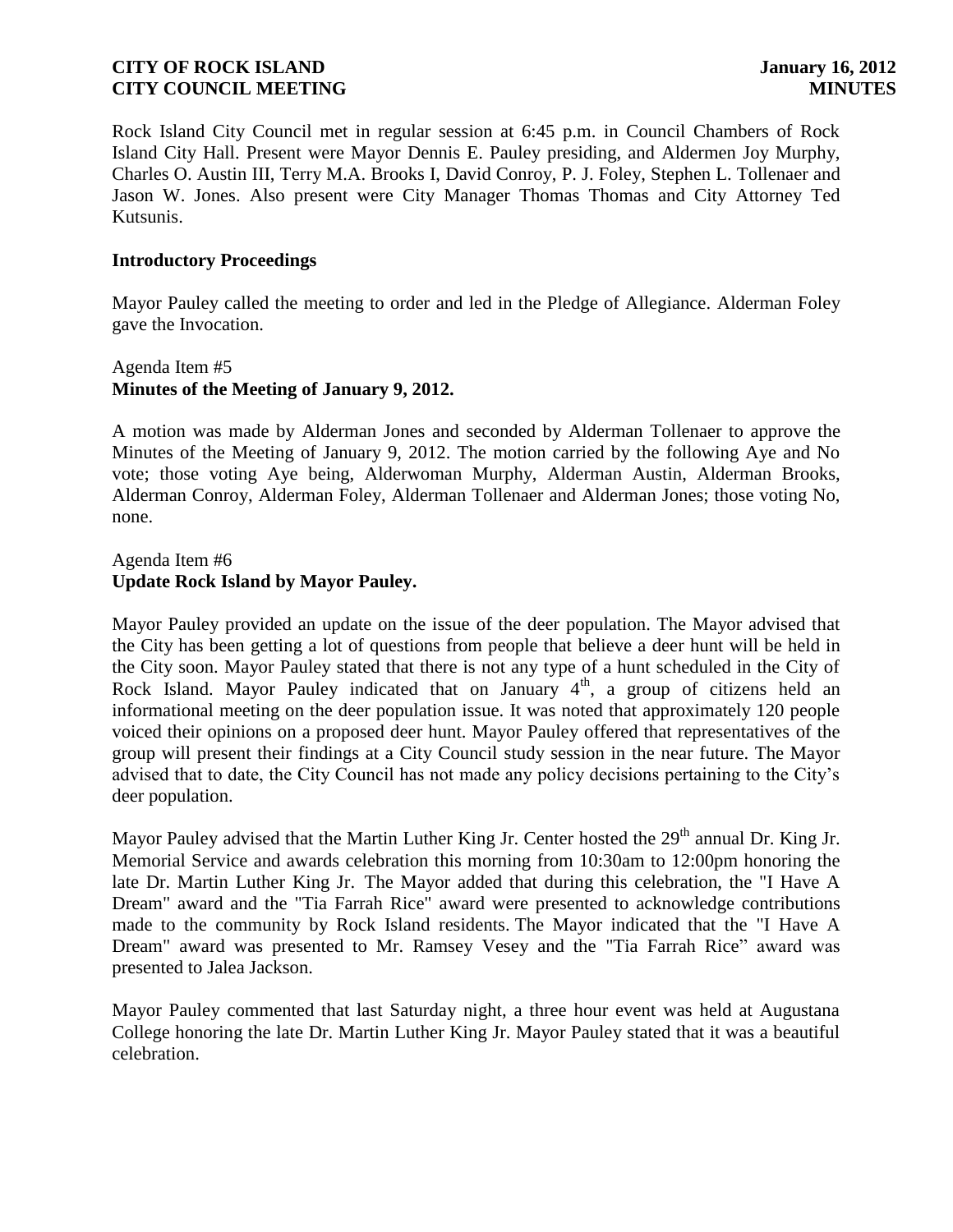Mayor Pauley advised that beginning on January 1, 2012, electronic items are banned from Illinois landfills. The Mayor stated that the Rock Island County Waste Management Agency (RICWMA) does provide for the recycling of electronics at the Waste Commission of Scott County's De-Manufacturing Facility at 5640 Carey Avenue, Davenport at no charge to Rock Island County residents. Mayor Pauley advised that for additional information, please visit RICWMA's website at [www.RICWMA.org.](http://www.ricwma.org/)

Mayor Pauley stated that on January 6, 2012, the City of Rock Island made available a draft of the FY 2012-2013 One Year Action Plan for public review. It was noted that the One Year Action Plan serves as an update to the 2008-2013 Consolidated Plan, which is an effort by the Department of Housing and Urban Development (HUD) to simplify the planning process and increase community participation by combining four HUD grant applications into a single document. It was noted that the One Year Action Plan is available online at [www.rigov.org](http://www.rigov.org/) for citizen review.

Mayor Pauley indicated that the City is interested in hearing public comments in regards to the contents of the 2012-2013 One Year Action Plan. It was noted that a public hearing has been scheduled for January 24, 2012 at 5:30 pm in Council Chambers (third floor) at Rock Island City Hall at 1528 Third Avenue, Rock Island, Illinois 61201.

Agenda Item #7

# **A Special Ordinance granting a Special Use Permit at 700 22nd Street.**

 Alderman Jones moved and Alderman Conroy seconded to consider, suspend the rules and pass the ordinance. The motion carried by the following Aye and No vote: those voting Aye being, Alderwoman Murphy, Alderman Austin, Alderman Brooks, Alderman Conroy, Alderman Foley, Alderman Tollenaer and Alderman Jones; those voting No, none.

### Agenda Item #8 **CLAIMS**

It was moved by Alderman Austin and seconded by Alderwoman Murphy to accept the following reports and authorize payment as recommended. The motion carried by the following Aye and No vote: those voting Aye being, Alderwoman Murphy, Alderman Austin, Alderman Brooks, Alderman Conroy, Alderman Foley, Alderman Tollenaer and Alderman Jones; those voting No, none.

- a. Report from the Public Works Department regarding payment in the amount of \$72,160.75 to Brandt Construction Company for an emergency sanitary sewer repair on  $4^{\text{th}}$  Avenue and  $24^{\text{th}}$  Street. (006)
- b. Report from the Public Works Department regarding payment #2 in the amount of \$33,227.10 to Hoerr Construction for services provided for the 2011 Joint Sewer Lining Program project. (007)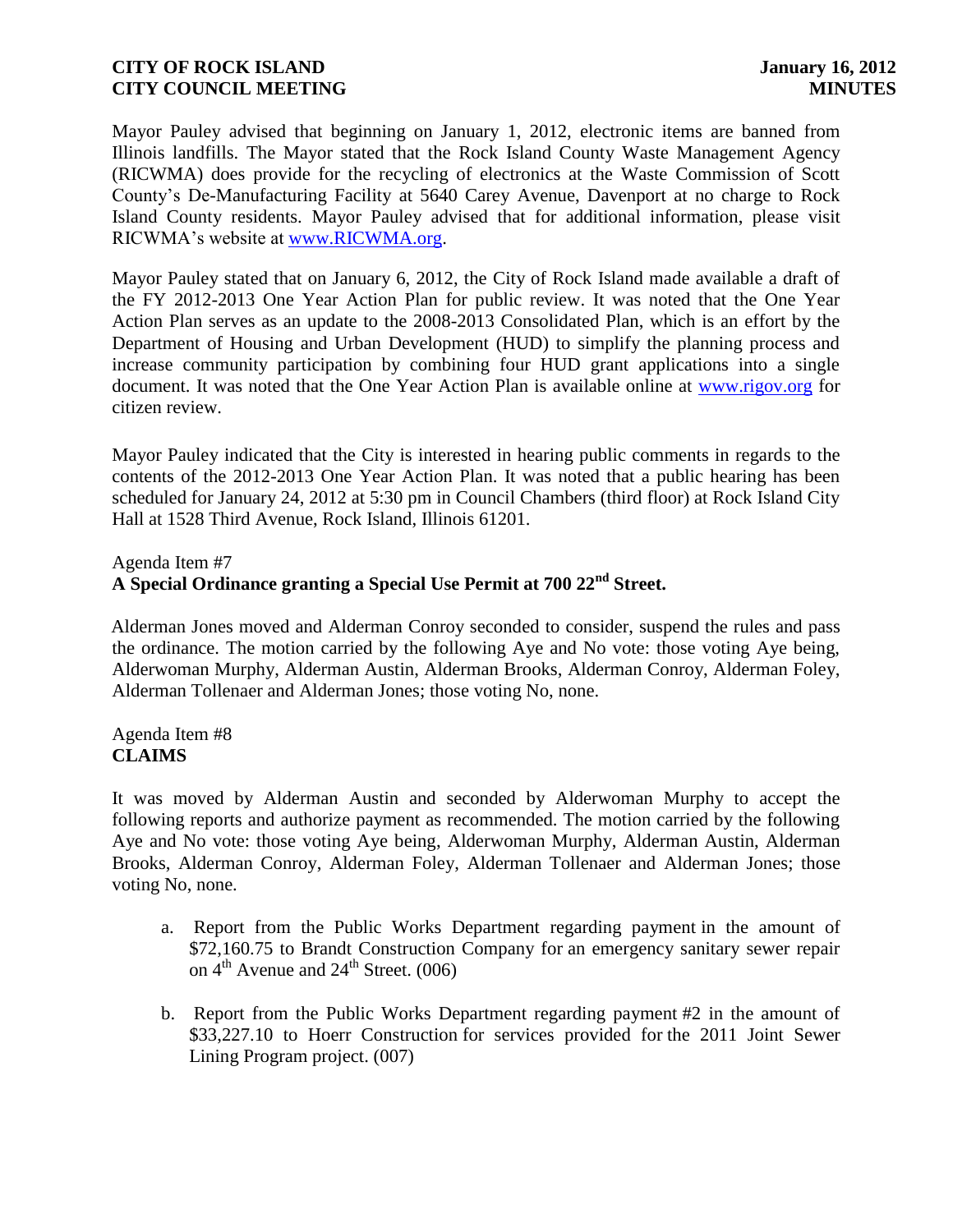- c. Report from the Public Works Department regarding payment in the amount of \$17,604.56 to Valley Construction Company, Inc. for an emergency water main repair at  $106.6^{\text{th}}$  Avenue. (008)
- d. Report from the Public Works Department regarding payment in the amount of \$17,764.51 to Drinker, Biddle and Reath for legal services. (012)
- e. Report from the Public Works Department regarding payment #15 in the amount of \$2,680.63 to the Treasurer of the State of Illinois for the City's share of the IL 92 Resurfacing from  $38<sup>th</sup>$  Street to the Moline border project. (013)
- f. Report from the Public Works Department regarding payment in the amount of \$52,814.25 to Walter D. Laud, Inc. for services provided for the  $46<sup>th</sup>$  Street,  $29<sup>th</sup>$ Avenue and  $47<sup>th</sup>$  Street Court Reconstruction project. (014)
- g. Report from the Public Works Department regarding payment in the amount of \$47,675.99 to Drinker, Biddle and Reath for legal services. (016)

# Agenda Item #9 **Claims for the week of January 6 through January 12 in the amount of \$741,041.28.**

Alderman Conroy moved and Alderwoman Murphy seconded to allow the claims. The motion carried by the following Aye and No vote: those voting Aye being, Alderwoman Murphy, Alderman Austin, Alderman Brooks, Alderman Conroy, Alderman Foley, Alderman Tollenaer and Alderman Jones; those voting No, none.

#### Agenda Item #10

### **Payroll for the weeks of December 26, 2011 through January 8, 2012 in the amount of \$1,235,896.97.**

It was moved by Alderman Jones and seconded by Alderman Tollenaer to allow the payroll. The motion carried by the following Aye and No vote: those voting Aye being, Alderwoman Murphy, Alderman Austin, Alderman Brooks, Alderman Conroy, Alderman Foley, Alderman Tollenaer and Alderman Jones; those voting No, none.

#### Agenda Item #11

**Report from the Public Works Department regarding wintertime water shut-off policies, recommending no changes in the policies for the disconnection of water services for nonpayment.**

Alderwoman Murphy moved and Alderman Brooks seconded to approve no changes in the policies as recommended. This motion was for discussion purposes.

Discussion followed.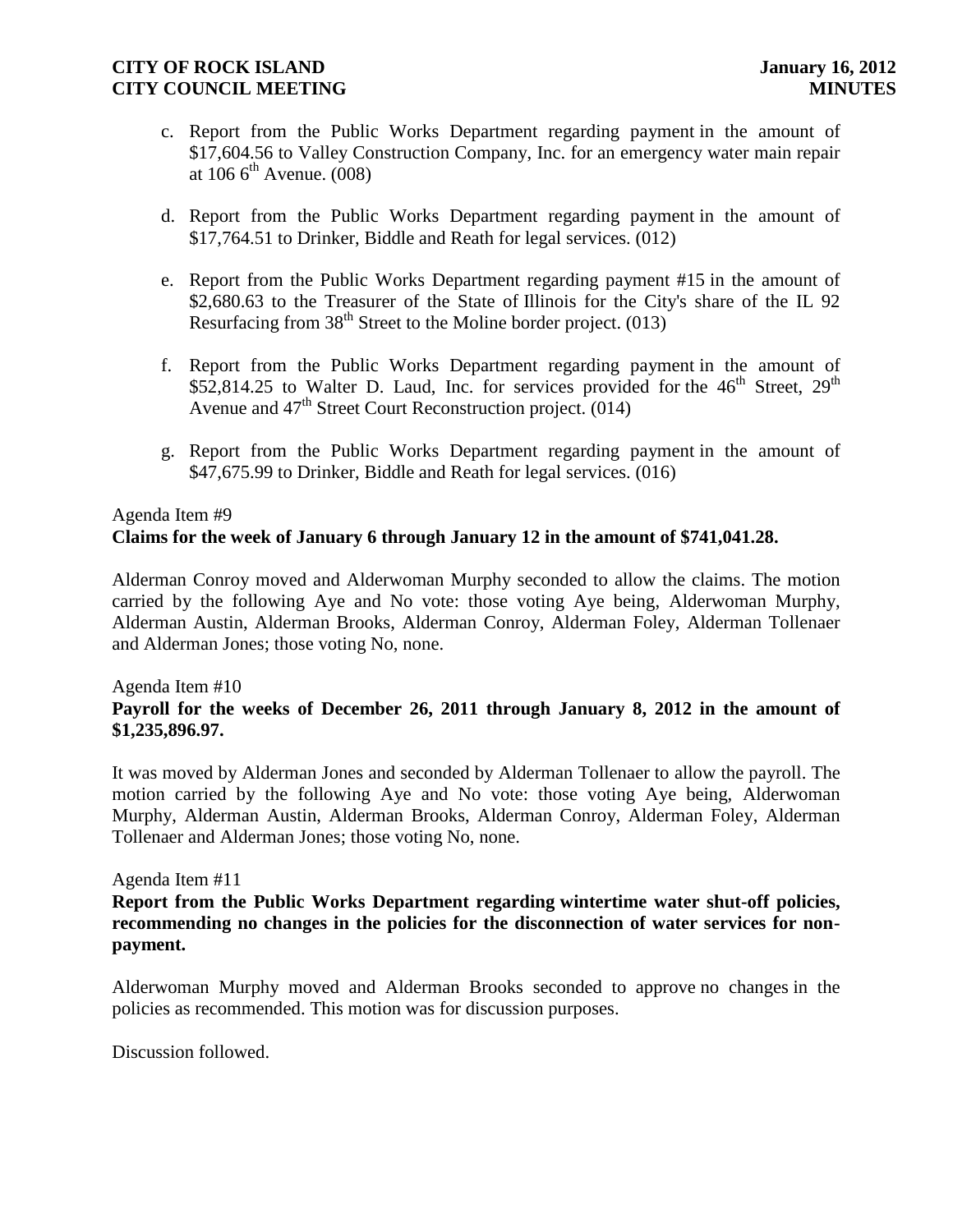Alderwoman Murphy stated that this is a real burden for many people in the community. Alderwoman Murphy advised that water bills have gone up considerably over the last few years. It was noted that Alderwoman Murphy would like to see customers have options on the water bill rather than just shutting the water off. Alderwoman Murphy offered that customers receive their water bill every three months and they have to pay a large water bill; it is difficult for people on fixed incomes to make a big payment. Alderwoman Murphy indicated that if there are options on the water bill then most people could adjust their budgets. Alderwoman Murphy further discussed various options including three monthly installments.

Alderman Brooks discussed approving a temporary moratorium until arrangements could be made. Alderman Brooks advised that this would be a temporary fix until Council decides what to do. Alderman Brooks stated that for many people, it is a strain to pay their water bills. Alderman Brooks also discussed costs as it related to the increase in water bills.

Alderman Conroy stated that a moratorium wouldn't mean that a person does not have to pay their water bill. It was noted that the bill, late fees, and interest would still be there. Alderman Conroy advised that according to the report, 25% of the citizens of Rock Island have a hard time making their payment on time, and almost 2% get their water shut off. Alderman Conroy stated that at this time of year, it is very critical that this doesn't happen.

Mayor Pauley then clarified the motion by stating that Alderwoman Murphy made a motion to approve. The Mayor added that by approving, if this is approved, it will be stating that no changes will be made to the current policies. Alderwoman Murphy commented that she will be withdrawing her motion and making another motion.

Alderman Jones stated that staff is working on different options and inquired as to where this stands. City Manager Thomas stated that options will be brought back to Council in several weeks. City Manager Thomas added that this is an enterprise fund that is not affected by taxes.

Alderman Conroy offered that a moratorium would only be for the winter months for not shutting off the water. Alderman Conroy stated that the City wouldn't necessarily need to do monthly water meter readings; there could be the same amount of water meter readings and people could have options of paying how they want to pay. Alderman Conroy advised that he was not looking to increase labor costs to make this happen.

City Manager Thomas reiterated that there will be a financial impact on the enterprise fund. Alderman Conroy inquired as to what that impact would be.

Finance Director Cindy Parchert stated that there would be a delay in revenue of approximately \$675,000.00; at today's rate that would be \$2,800.00 per year in interest lost. It was noted that currently, the City does offer payment arrangements.

Alderman Conroy advised that it was his understanding that if a renter comes in to pay their water bill, they are not allowed to make arrangements because they don't own the property. If it is stated on the water bill that they are allowed to make arrangements then there wouldn't be a conflict with not having the landlord present to make that partial payment.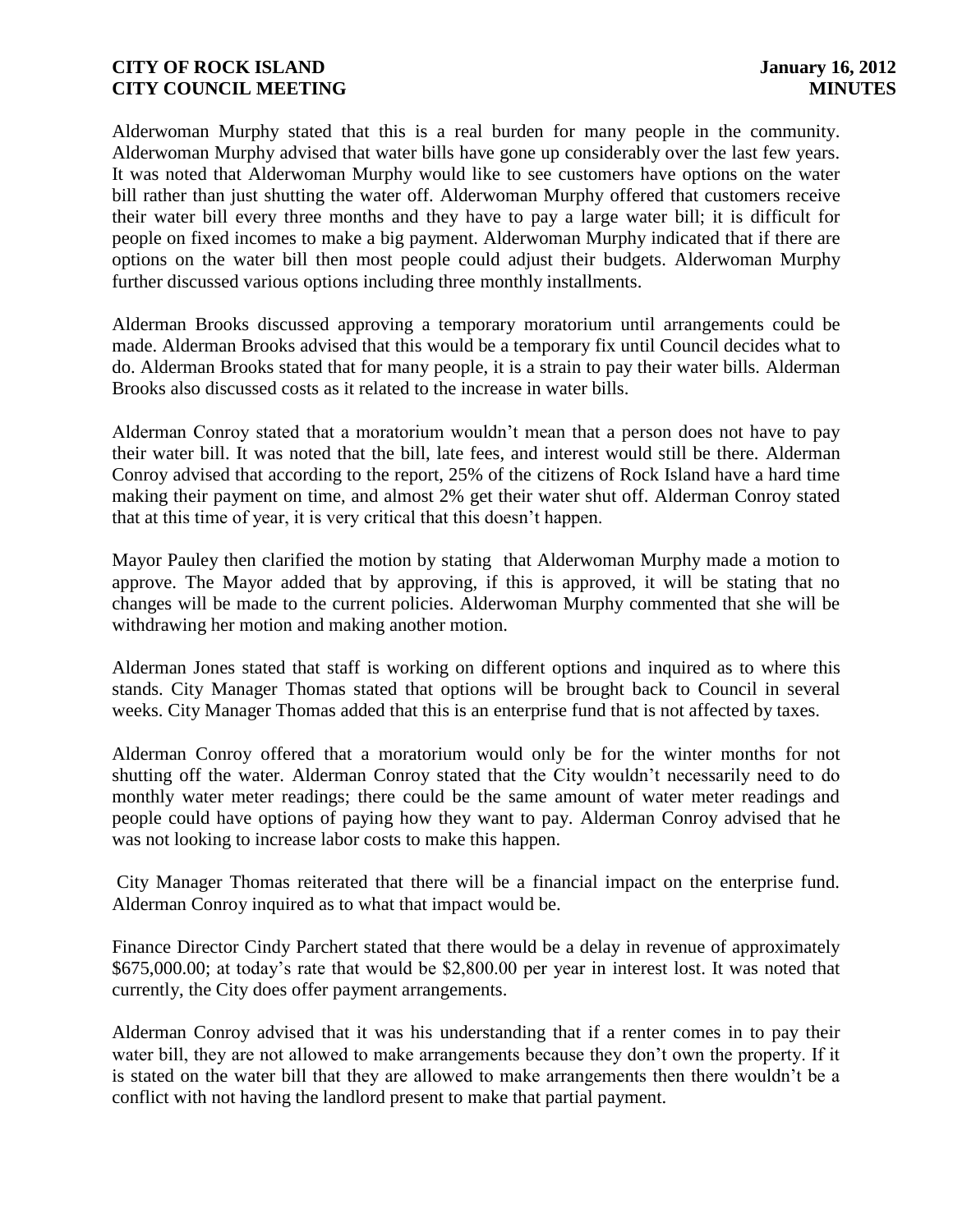Public Works Director Bob Hawes discussed cash flow. Mr. Hawes advised that the numbers in the report are based on four months. It assumes that everyone will pay their bill. It was noted that the \$2,800.00 is the loss in interest earnings by not having the cash. Mr. Hawes stated that the other cost cannot be determined, which is the amount of overtime it will take to do this based on these numbers. There would be overtime in the Finance Department and overtime in the Public Works Department to do this. Mr. Hawes further discussed this issue.

After more discussion on this issue, Alderman Conroy requested a Study Session on this item next week. Alderman Conroy advised that the City should defer this item for one week and not three weeks. Alderman Conroy added that he would like the Study Session to last for 45 minutes to an hour.

At this time, Alderman Conroy moved and Alderman Jones seconded to defer Agenda Item #11 for one week. The motion carried by the following Aye and No vote: those voting Aye being, Alderwoman Murphy, Alderman Austin, Alderman Brooks, Alderman Conroy, Alderman Foley, Alderman Tollenaer and Alderman Jones; those voting No, none.

After the vote, Public Works Director Bob Hawes inquired upon Alderman Conroy for guidance as to what facts and figures Council wanted.

Alderman Conroy stated that it would be the amount of overtime it will take for Public Works; how much overtime it will take for the Finance Department; back it up with the amount of costs and why; and break it down for February and March.

Alderwoman Murphy stated that she would like to know the costs including payment options on the water bill and privacy issues. Alderman Conroy added that a letter needs to go out to all of the landlords, and he would like to know the cost for sending the letters knowing that this change is going to happen.

After more discussion, Mayor Pauley stated this item will come back for the Study Session on Monday, January 23, 2012.

#### Agenda Item #12

### **Report from the Mayor regarding appointments to the Arsenal Gateway Steering Committee and the Central Neighborhood Steering Committee.**

 Alderman Conroy moved and Alderman Austin seconded to approve the appointments as recommended. The motion carried by the majority vote of six (6) aldermen in favor and one (1) alderman abstaining.

Appointments to the Arsenal Gateway Steering Committee are as follows:

Gail Brooks - Rock Island Housing Authority; Sam Kupresin - Spirit Partners / Mandus Group; Steve Tondi - Associated General Contractors / Greenbush Business Association; Mike Markell - Greenbush Neighbors; Joel Krogman - Bent River Brewery; Jason Jones - City Council; Diane Oestreich - Planning Commission; Brian Hollenback - Renaissance Rock Island representative;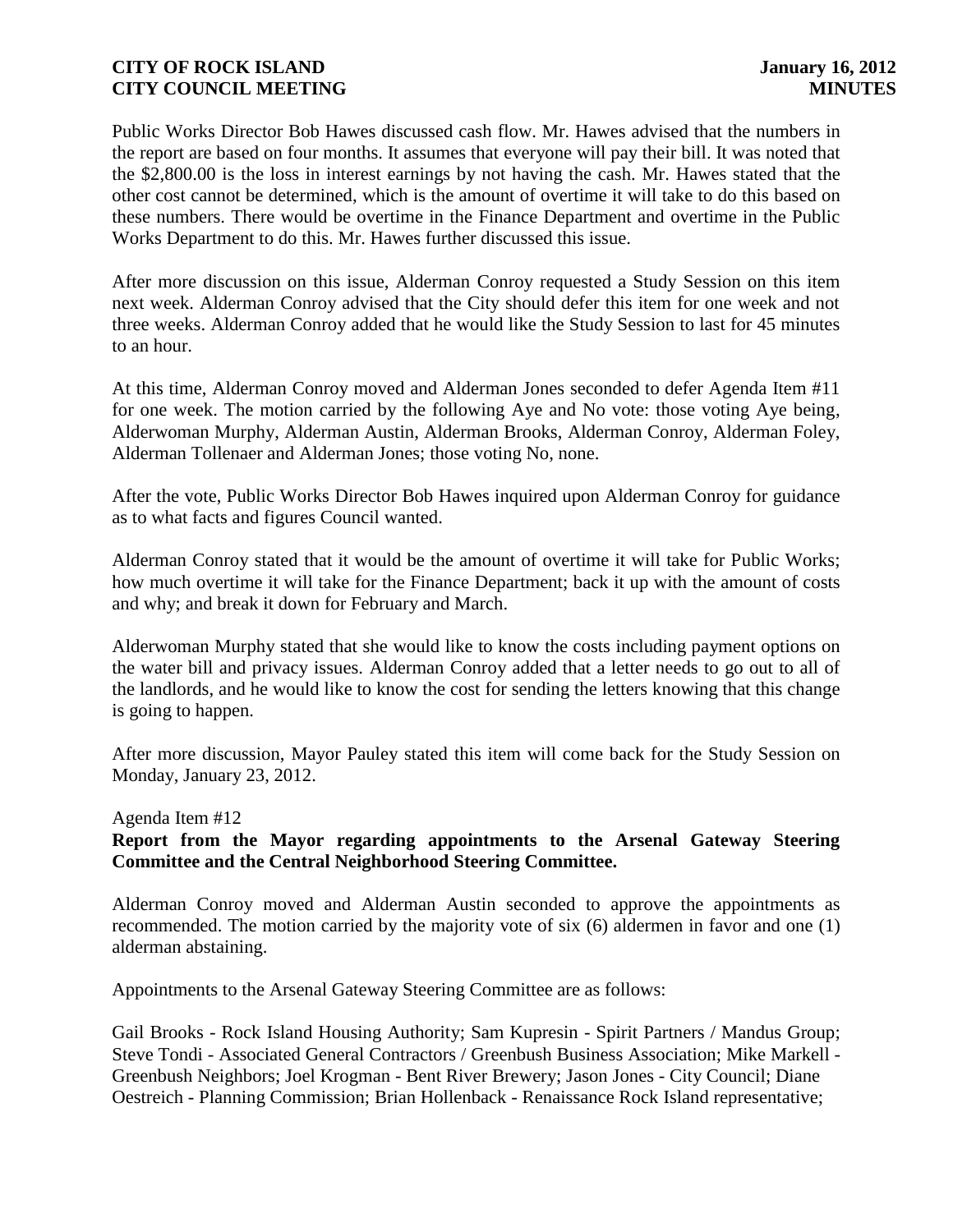Paul Rumler - QC First / Quad City Chamber of Commerce; and QCCA Expo Center.

Appointments to the Central Neighborhood Steering Committee are as follows:

Linda Anderson - Rock Island Preservation Commission; Jason Jones - City Council; Jim Gremanis - commercial property owner; Jason Lopez - Planning Commission; Deb Kuntzi - Broadway Historic Area Association President; Mike Oberhaus - Rock Island School District; Brian Hollenback (or designee) - Renaissance Rock Island representative; Pastor Willie Jones - Peoples Missionary Baptist Church; Anthony Heddlesten - Broadway Historic Area Board member and homeowner.

Agenda Item #13

**Report from the City Clerk regarding a Plaza activity permit application for Steve's Old Time Tap to host a viewing area for the Grand Parade and a St. Patrick's Day post parade party on Saturday, March 17, 2012 from 9:00 am to 7:00 pm.**

It was moved by Alderman Conroy and seconded by Alderman Foley to approve the event for Steve's Old Time Tap as recommended, subject to complying with all liquor and Plaza regulations. Alderman Conroy then requested to strike the Plaza regulations.

The motion then carried by the following Aye and No vote: those voting Aye being, Alderwoman Murphy, Alderman Austin, Alderman Brooks, Alderman Conroy, Alderman Foley, Alderman Tollenaer and Alderman Jones; those voting No, none.

Agenda Item #14 **Other Business.**

No one signed up to address Council to speak on a topic.

Alderman Brooks stated that the Martin Luther King celebration went quite well. Alderman Brooks commented that Ramsey Vesey was honored for his outstanding services in the community. Alderman Brooks stated that staff member Ida Robinson was also honored. It was noted that Ms. Robinson is retiring. Alderman Brooks pointed out that the board agreed that the community room would be named after Ms. Robinson.

Alderman Brooks discussed the recent shooting in the City. Alderman Brooks advised that violence is international. Alderman Brooks requested that prior to the media publishing a story; make sure to report the facts. Alderman Brooks advised that the shooting did not happen at the G-5 Youth Dance Club; it happened across the street. Alderman Brooks added that the City of Rock Island is not the isolated unit of violence.

Alderwoman Murphy reminded everyone to shop Rock Island. Alderwoman Murphy stated that La Salsa Grill is a new restaurant located in Rock Valley Plaza on Blackhawk Road. Alderwoman Murphy commented that they are famous for their salsa. It was noted that they are open Monday through Saturday from 10:00 am to 9:00 pm and closed on Sunday. Alderwoman Murphy encouraged everyone to shop Rock Island.